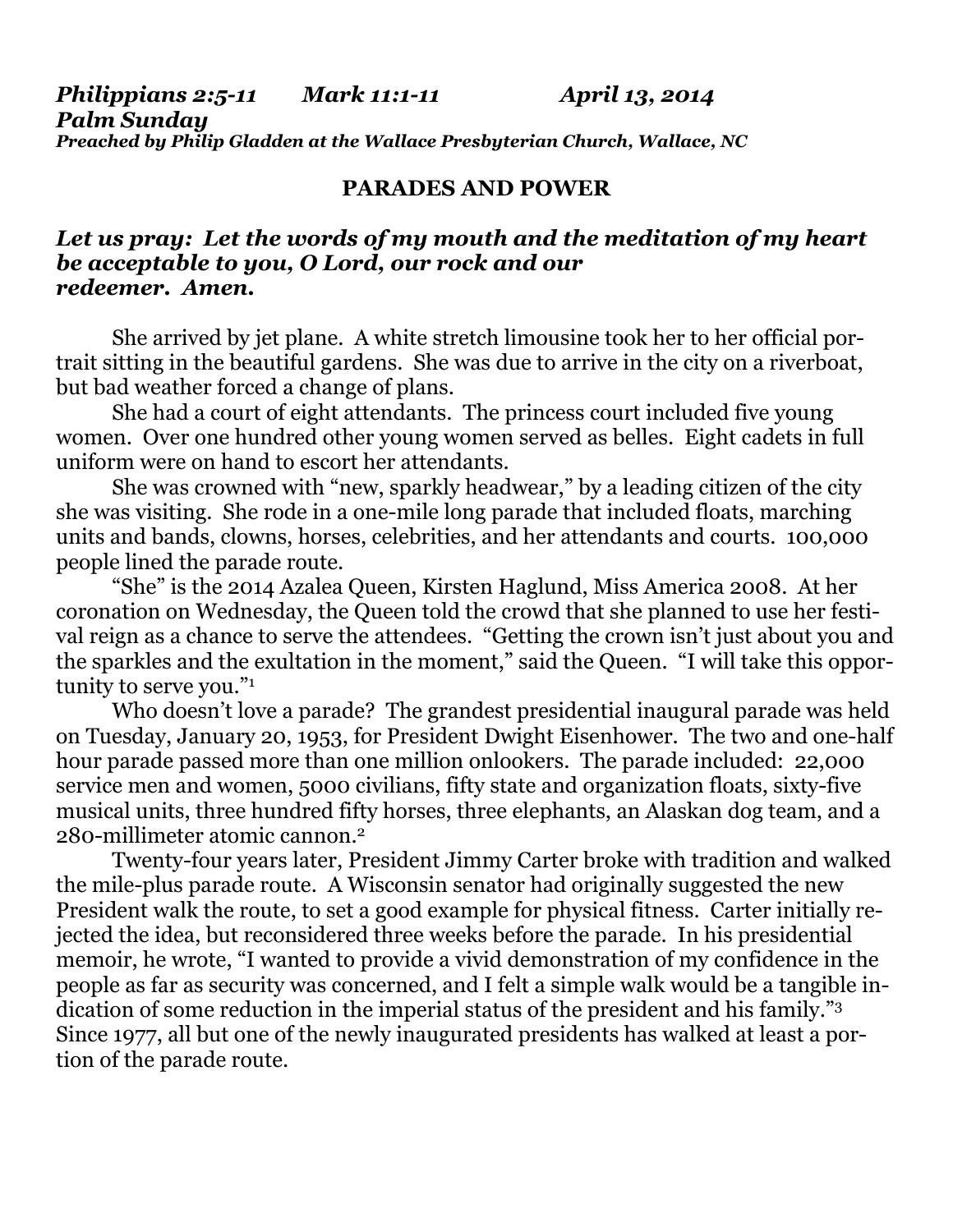In their book, *The Last Week*, about Jesus' final week in Jerusalem, Marcus Borg and John Dominic Crossan paint a picture of two very different parades into Jerusalem on a Sunday some 1,980 years ago. Jesus came into the city from the East, down from the Mount of Olives, through the Kidron Valley, and up the hill to Jerusalem. From the West came Pontius Pilate, as he entered Jerusalem at the end of his sixty mile journey from his palace in the newly built coastal city called Caesarea Maritima.

 Of course, we don't know for sure that these two parades happened at the same time. We do know from the four gospels that Jesus paraded into Jerusalem on the Sunday before the beginning of the Passover Festival. We also know that Pontius Pilate spent as much time as he possibly could away from Jerusalem, over on the coast. He had to have traveled to Jerusalem at some point to oversee his troops during Festival Week.

 Borg and Crossan write, "Imagine the imperial procession's arrival in the city. A visual panoply of imperial power: cavalry on horses, foot soldiers, leather armor, helmets, weapons, banners, golden eagles mounted on poles, sun glinting on metal and gold. Sounds: the marching of feet, the creaking of leather, the clinking of bridles, the beating of drums. The swirling of dust. The eyes of the silent onlookers, some curious, some awed, some resentful . . . Pilate's military procession was a demonstration of both Roman imperial power and Roman imperial theology [which said] the emperor was not simply the ruler of Rome, but the Son of God."4

Compare their description of Pilate's parade to Mark's description of Jesus' parade down from the Mount of Olives and up to the Temple mount in Jerusalem: "Then they brought the colt to Jesus and threw their cloaks on it; and he sat on it. Many people spread their cloaks on the road, and others spread leafy branches that they had cut in the fields. Then those who went ahead and those who followed were shouting, 'Hosanna! Blessed is the one who comes in the name of the Lord! Blessed is the coming kingdom of our ancestor David! Hosanna in the highest heaven!'" (Mark 11:7-10)

 After telling two of his disciples to get him a donkey, Jesus is strangely silent during his Palm Sunday parade. He doesn't respond in any way to the shouts of the crowd: "Hosanna! Blessed is the coming kingdom of our ancestor David!" Jesus didn't really have to talk to get his message across that Sunday in Jerusalem. As the footnote my study Bible says, "Jesus dramatized his offer of himself as the Messiah, putting his emphasis on humility. Like a parable, his action had to be understood and accepted."

 Think about how Jesus lived his life — the things he did, the things he taught and preached, the way he treated people, the message he delivered with his words and his actions. Think about the events of the week stretching out before him as he rode into Jerusalem on that Sunday, on the back of a donkey. Think about what he would do for us on Friday afternoon of that week, on a cross on a hill called Golgotha. Now think about the Azalea Queen's comment at her coronation on Wednesday: "Getting the crown isn't just about you and the sparkles and the exultation in the moment. I will take this opportunity to serve you." Jesus didn't say anything as he rode on the donkey (at least, according to Mark's story), but as he ate the Last Supper with his disciples,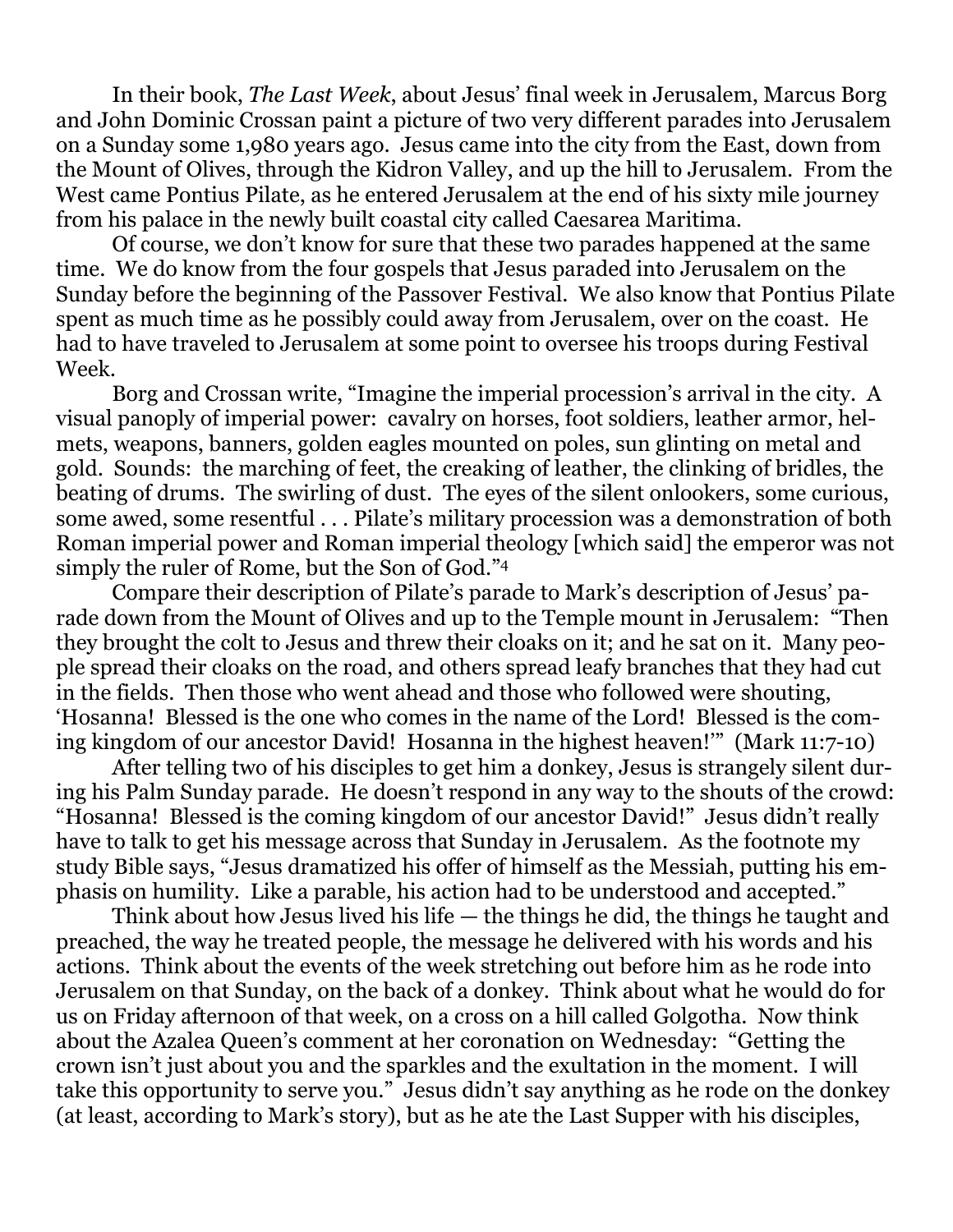Jesus told them, "I am among you as one who serves." As today's epistle lesson puts it, "he humbled himself and became obedient to the point of death — even death on a cross." (Philippians 2:8)

 Jesus acted out the parable of Zechariah 9:9-10 in the Old Testament: "Lo, your king comes to you; triumphant and victorious is he, humble and riding on a donkey, on a colt, the foal of a donkey. He will cut off the chariot from Ephraim and the war horse from Jerusalem; and the battle bow shall be cut off, and he shall command peace to the nations; his dominion shall be from sea to sea, and from the River to the ends of the earth."

 Imagine being a Jewish pilgrim just getting to Jerusalem that Sunday for the Passover Festival. You are coming in at one of the western gates of the city. Maybe you're from Jamnia or Lydda or Joppa on the seacoast. All of sudden, you find yourself swept up or swept aside by the pomp and pageantry of Pilate's parade, with its unmistakable message of imperial power that says, "Don't mess with Rome!"

 You quickly make your way across town to the eastern side of the city. You're hot and tired and anxious to see your family that is gathering for the big festival. You arrive at one of the eastern gates just as the other parade of the day is entering. You see a man on a donkey, sitting on some shabby cloaks. You notice some palm branches on the ground and in the hands of the people who are shouting, "Hosanna!" You ask the guy next to you, "Where did he come from?" When you hear, "Down from the Mount of Olives," you remember the words you memorized in synagogue: "Lo, your king comes to you; triumphant and victorious is he, humble and riding on a donkey." You think, "Could he be the one?"

 Maybe you compare the two parades and wonder, "How can this King on a donkey stand a chance against the Roman cavalry, foot soldiers, armor, helmets and spears, golden eagles and banners?" If you happen to be outside the northwest city walls on Friday, you see the "King of the Jews" nailed to the cross by the Romans. That would have to make you wonder.

 At the end of their first chapter in *The Last Week*, Borg and Crossan write, "Two processions entered Jerusalem on that day. The same question, the same alternative, faces those who would be faithful to Jesus today. Which procession are we in? Which procession do we want to be in? This is the question of Palm Sunday and of the week that is about to unfold."5

That's a good question: Which procession do we want to be in? The pomp and panoply of Pilate's parade is enticing, even to this day. The humility and simple nature of the donkey parade is appealing and admirable, but the fact that that parade takes us right through the middle of town to the hill of crucifixion at the end of the week is not as tempting. Don't you think it would have been better for Jesus to ride into Jerusalem humbly on a donkey, and then marshal his forces against the hated Romans? As the Jewish pilgrims gathered to celebrate and remember God freeing them from slavery in Egypt, there must have been *some* political overtones and hopes in their cries of "Hosanna! Save us! Blessed is the coming kingdom of our ancestor David!"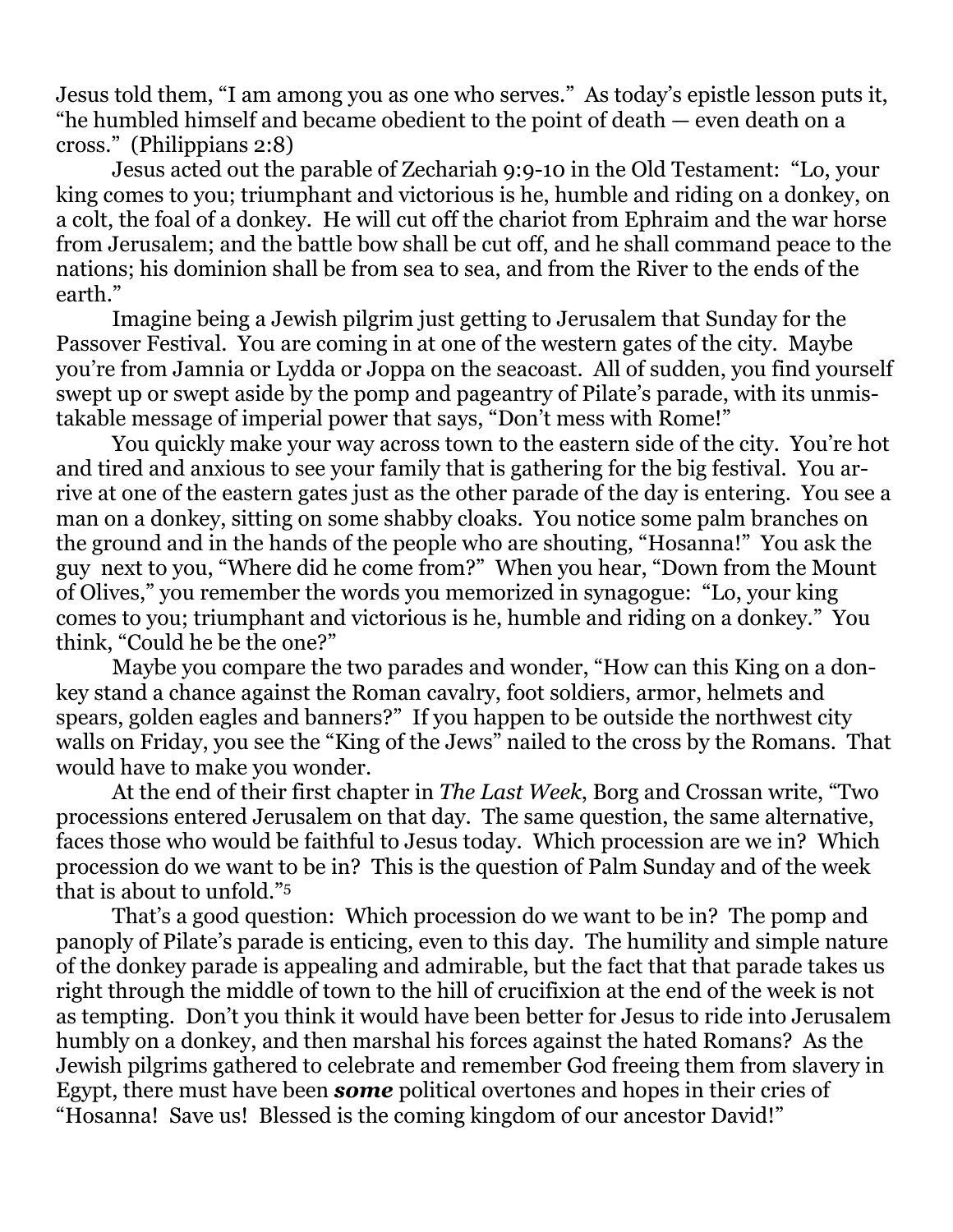It's easy, and rather common, to talk about the fickle crowd of Palm Sunday — "They shouted 'Hosanna!' on Sunday and "Crucify him!' on Friday." Whether or not the two crowds were made up of the same people, we don't know. But think about the people who watched the Palm Sunday parade on the eastern end of Jerusalem and then saw the pitiful parade to Calvary on Friday morning. What kind of king is this? Which procession do I want to be in?

 Well, he's the kind of king "who, though he was in the form of God, did not regard equality with God as something to be exploited, but emptied himself, taking the form of a slave, being born in human likeness. And being found in human form, he humbled himself and became obedient to the point of death — even death on a cross."

 He's the kind of king who took a loaf of bread and said, "Take; this is my body," and cup and said, "This is my blood of the covenant, which is poured out for many."

He's the kind of king who saved others, but would not save himself.

 He's the kind of king who prayed, "Abba, Father, for you all things are possible; remove this cup from me; yet, not what I want, but what you want."

 As one writer has put it, "He is no less king than their words suggest, but his kingdom is other and more than they dare to think."6

 He's the kind of king about whom we will sing, "Ride on! Ride on in majesty! In lowly pomp ride on to die: O Christ, Thy triumphs now begin O'er captive death and conquered sin. Ride on! Ride on in majesty! In lowly pomp ride on to die; Bow Thy meek head to mortal pain, Then take, O God, Thy power, and reign."

 Through the years, Christians have embellished the gospel stories. We have named the repentant thief on the cross; we have invented "The Fourth Wise Man"; we write songs about what Lazarus must have felt and thought after being raised from the dead. Of course, there is no scriptural basis for these stories. And yet, our stories express what we want to believe and how we want to live as followers of Jesus Christ, the humble king on the donkey.

 I came across such a modern day parable called "Palm Monday." It goes like this: On the Monday after Palm Sunday, the little donkey awakened, his mind still savoring the afterglow of the most exciting day of his life. Never before had he felt such a rush of pleasure and pride. He walked into town and found a group of people by the well. "I'll show myself to them," he thought. But they didn't notice him. They went on drawing their water and paid him no mind. "Throw your garments down," he said crossly. "Don't you know who I am?" They just looked at him in amazement. Someone slapped him across the tail and ordered him to move. The donkey said, "I'll just go to the market where the good people are. They will remember."

 But the same thing happened. No one paid any attention to the donkey as he strutted down the main street in front of the marketplace. "The palm branches! Where are the palm branches?" he shouted. "Yesterday you threw palm branches!"

 Hurt and confused, the donkey returned home to his mother. "Foolish child," she said gently. "Don't you realize that without him, you are just an ordinary donkey?"